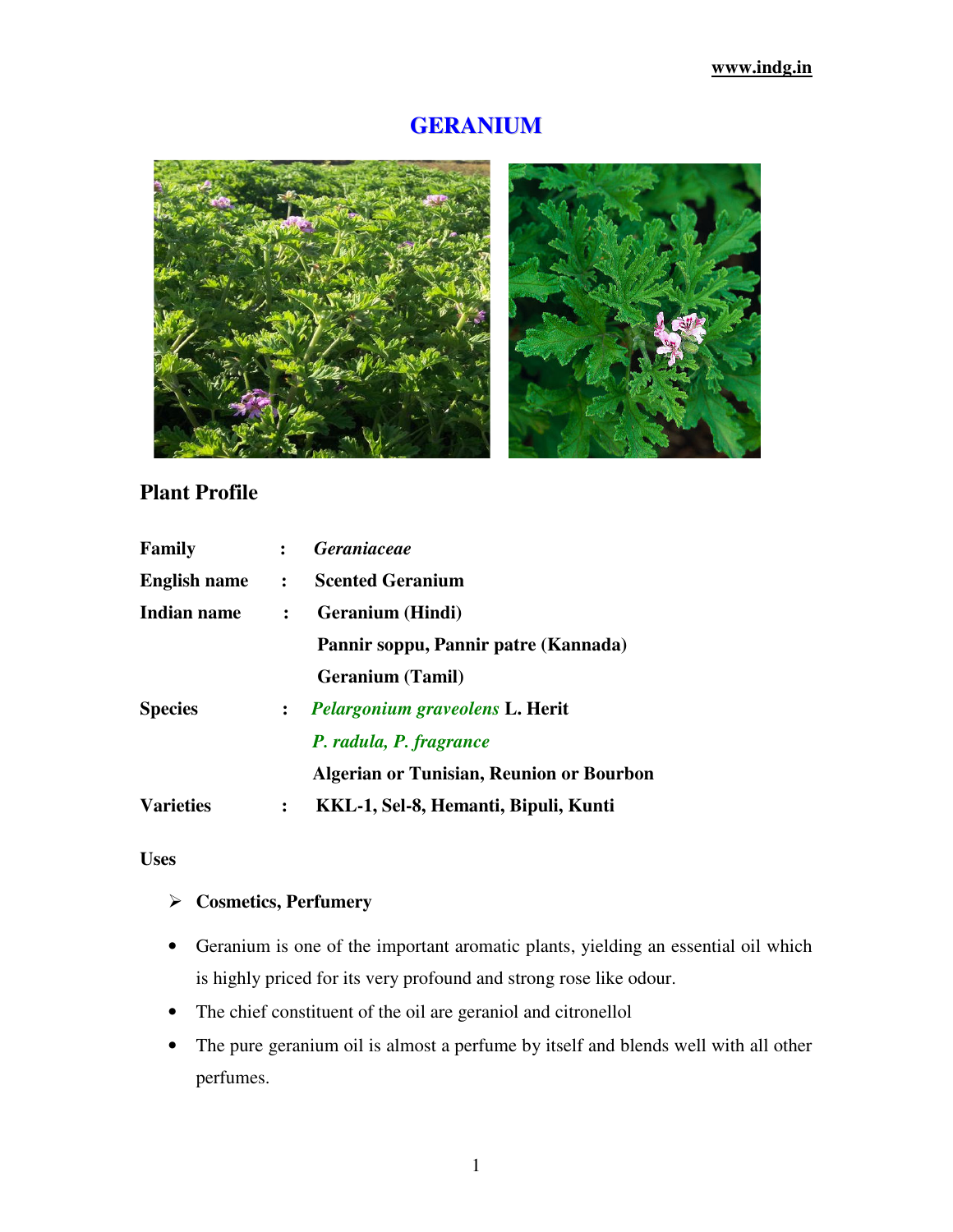#### **SOIL**

• Geranium thrives in well drained soils. The soils which are either saline or alkaline with poor drainage are unsuitable for its cultivation.

#### **CLIMATE**

- The crop flourishes in mild climate with low humidity, warm winter and mild summers having annual rainfall ranging 100 to 150 cm.
- It is found growing successfully from an altitude of 1000 to 2100 m.

#### **VARIETIES**

Algerian and Reunion are the varieties suitable for heavy and less rainfall areas.

#### **INPUTS**

| Sl.No.     | <b>Materials</b>     |           | Per acre | Per hectare |
|------------|----------------------|-----------|----------|-------------|
|            | No. of cuttings      |           | 10000    | 25000       |
|            | Farm Yard Manure (t) |           |          | 10          |
| $\vert 3.$ | Fertilizers (kg)     |           | 80       | 200         |
|            |                      | $P_2O_5K$ | 14       | 35          |
|            |                      |           | 14       | 35          |

**Note:** Nitrogen is applied in 6 equal split doses. The first dose is given as a basal dose and thereafter at bio-monthly intervals.

### **CULTIVATION**

- As there is no seed setting in this crop, it is propagated vegetatively by cuttings.
- To propagate geranium, terminal cuttings of 20 cm length consisting of about 8 nodes are taken from healthy plants. Except for the first 3-4 leaves from the top the rest are trimmed. A slant cut is made with a sharp knife just below 6th to 7th node and dipped in 0.1%, Benlate solution for 10 to 20 seconds.
- They are then planted in the nursery beds at 5 cm spacing. Beds are provided with proper shade and watered twice daily for about 3-4 days and once in a day, subsequently. November to January months are best suited for raising the nursery.
- The cuttings will be ready for transplanting in about 2 months from planting. Under mist conditions however, the rooting of cuttings can be accomplished within about 20 days time.